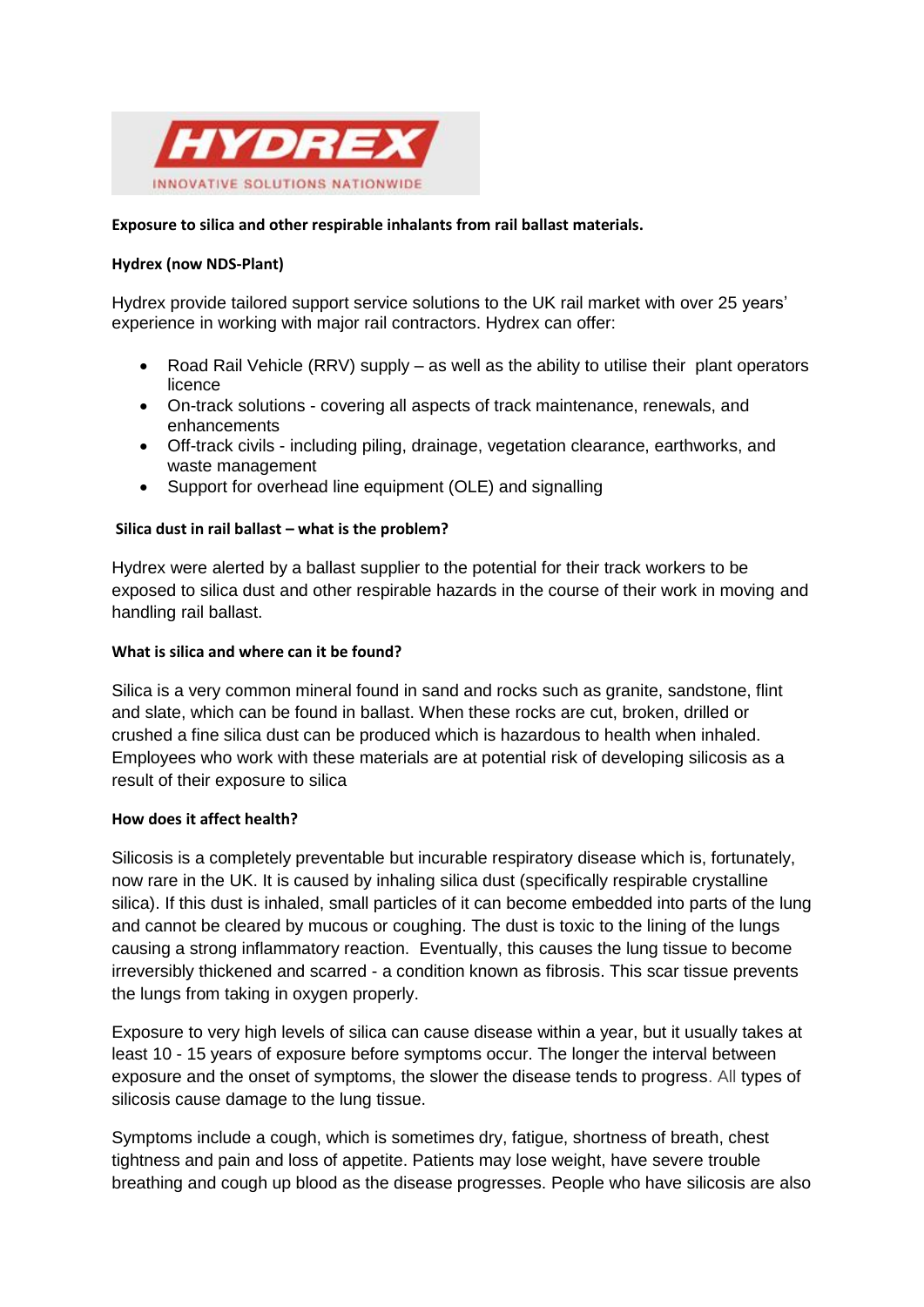more susceptible to other respiratory diseases such as tuberculosis. There may also be an increased risk of lung cancer in workers who have been exposed to silica.

## **Sources of silica dust - ballast on the railways**

Good ballast materials are angular, crushed, hard stones and rocks, uniformly graded, free of dust and dirt. Ballast can be found made up of materials such as granite, basalt, limestone, slag and gravel. All ballast has to meet the requirements of BS EN 13450 (2005).

One of the main functions of ballast is to retain track position from forces placed upon on the railway track both from the trains and tamping. When silica containing materials are crushed or abraded e.g. during tamping, or stone blowing, there is the risk that silica crystals can be released in a range of sizes. A proportion of them can be sufficiently small that if inhaled they evade the human body's natural air cleaning systems and can therefore penetrate deep into the lung. These respirable crystals are known to present the hazards associated with occupational disease.



**Figure1. Track layout of a typical ballasted track- side view (Selig & Waters, 1994).**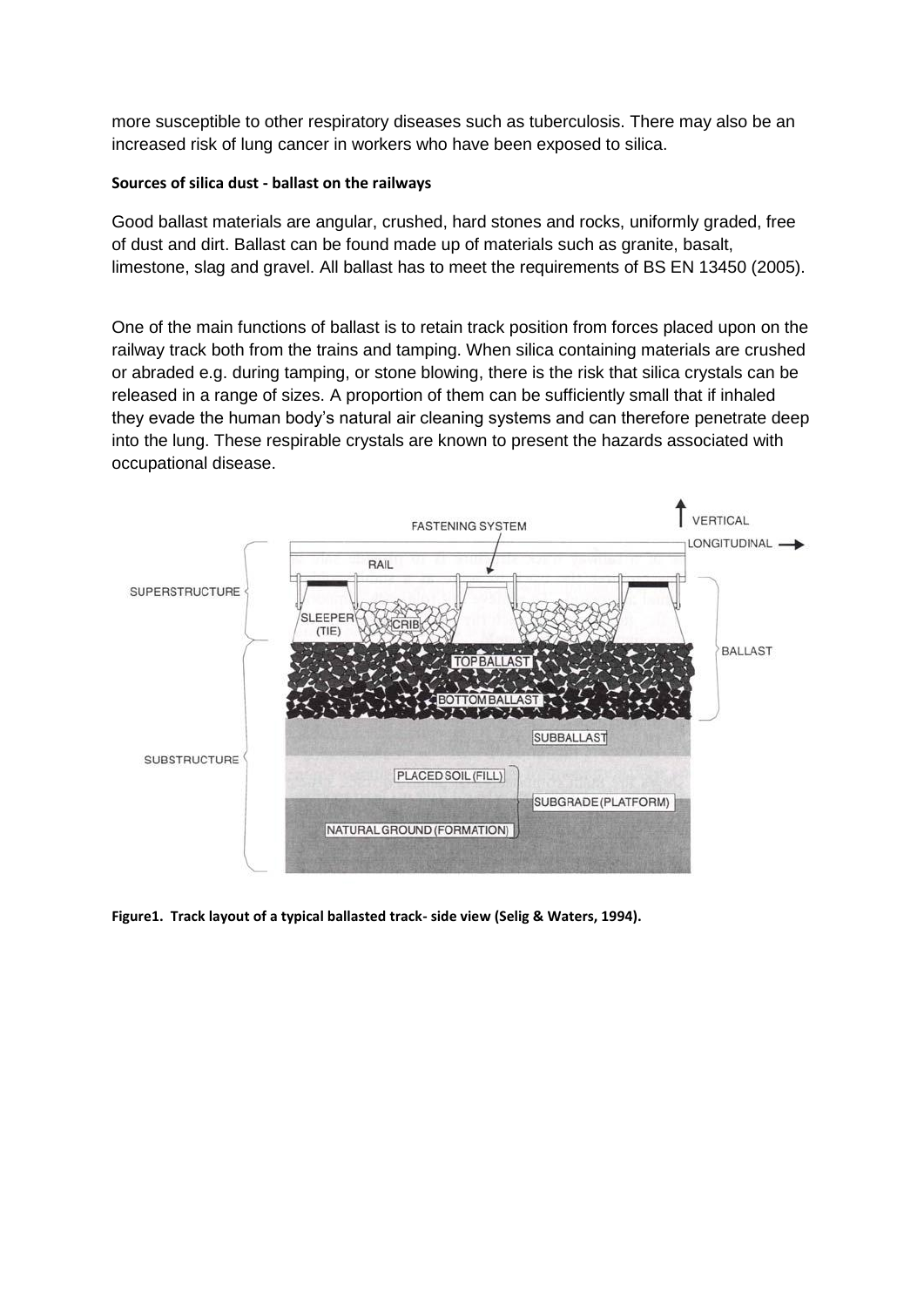

**Figure2. Track layout of a typical ballasted track –cross section (Selig & Waters, 1994)** 

Exposure to ballast dust can occur during the removal of the old ballast and the dropping and profiling of the new ballast on to the track. Older ballast removed from the track bed is normally worn and may be contaminated with oil, meaning that dust levels are generally low. The new ballast removed from wagons and spread onto the track may produce larger amounts of dust, dependent on whether the ballast is dry and how much is being used.

# **Hydrex response –assessing workers' exposure by dust monitoring**

Hydrex was keen to be proactive and minimise any of the associated health risks to their employees from ballast handling, such as silicosis. They undertook a risk assessment and requested atmospheric dust sampling to be undertaken at trackside locations in order to assess the extent of employees' exposure to dust, including respirable silica, and to confirm the adequacy of controls. Atmospheric dust monitoring was conducted by an accredited agency at theTarmac Bescot recycling site in July 2010 and Hydrex ballast work site in Crewe on in June 2011. Each sampling exercise involved 4 employees (engineers and plant machine drivers) and dust samples collected were analysed for total inhalable and respirable dust, as well as for metal contamination and silica content. A further survey for atmospheric dust monitoring was carried out at the Atherton, Manchester site in August 2011 during the track works involving scarifying the surface (skim digging of ballast).

# **Results**

The sampling results for all three sites for total inhalable and respirable dust were within the relevant workplace exposure limits (WELs). The analysis of the filters for silica and metal contamination were all well below the workplace exposure limits. However it was noted that damp weather conditions prior to and on the night of monitoring at Atherton were such that dust production would be likely to be much reduced.